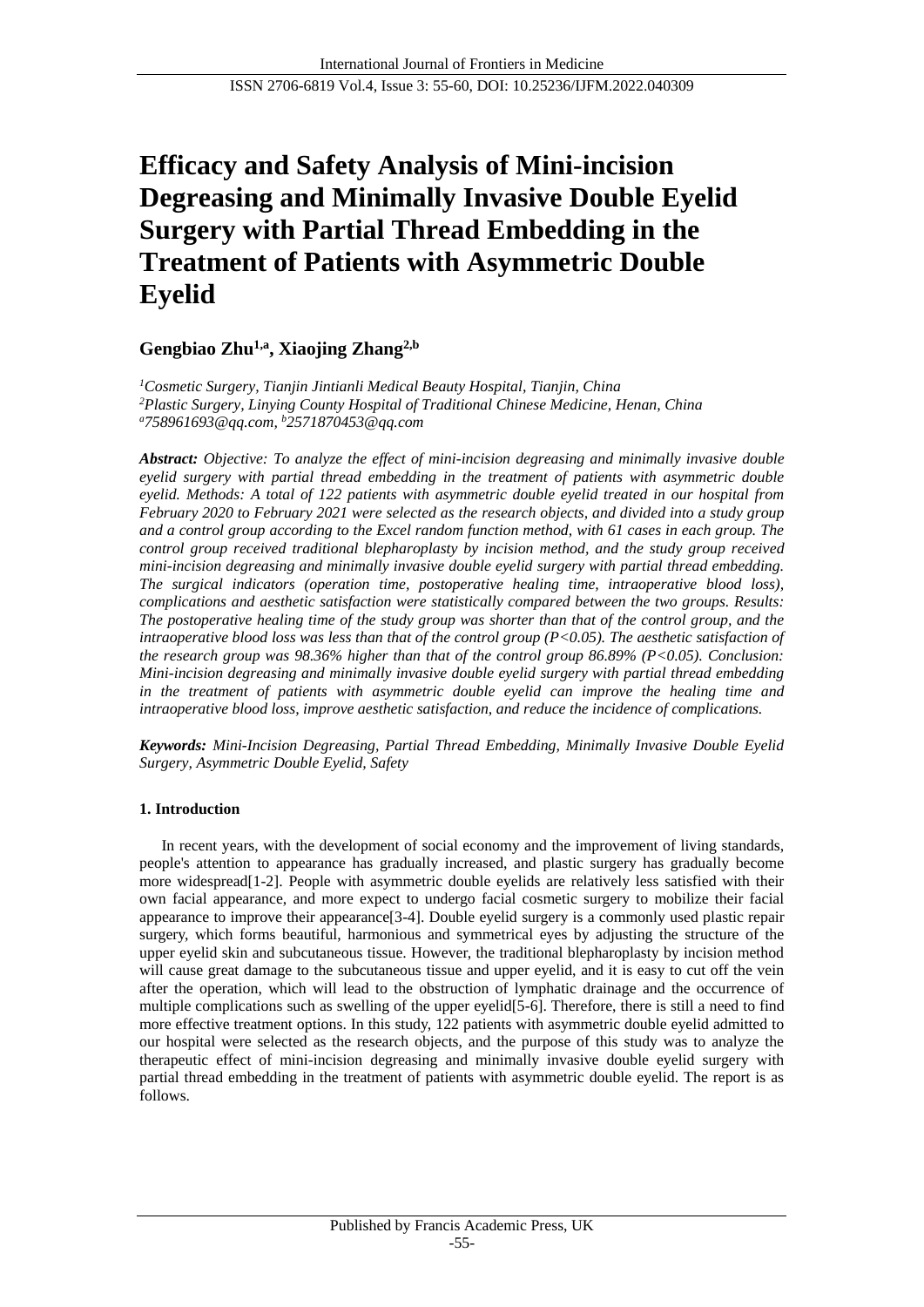## **2. Data and Methods**

## *2.1. Normal Information*

A total of 122 patients with asymmetric double eyelid treated in our hospital from February 2020 to February 2021 were selected as the research objects, and divided into a study group and a control group according to the Excel random function method, with 61 cases in each group. The general data such as gender, age, and operation side of the two groups were balanced and comparable  $(P>0.05)$  (see the Table 1). In addition, this study has been approved by the ethics committee and academic committee of our hospital.

| group            | Number of | gender $[n(\%)]$ |           |                                | surgical side $[n(\%)]$ |            |
|------------------|-----------|------------------|-----------|--------------------------------|-------------------------|------------|
|                  | cases     | female           | male      | age ( $^{\mathcal{X}}$ ±s,age) | bilateral               | unilateral |
| study group      | 61        | 51(83.61)        |           | $21 - 37(28.94 \pm 3.73)$      | 41(67.21)               | 20(32.79)  |
| control<br>group | 61        | 49(80.33)        | 10(16.39) | $21 \times 37(29.11 \pm 3.90)$ | 44(72.13)               | 17(27.87)  |
| $t/\chi$ 2       |           | 0.222            |           | 0.246                          | 0.349                   |            |
|                  |           | 0.638            |           | 0.806                          | 0.555                   |            |

*Table 1: Comparison of two groups of general data.*

#### *2.2. Inclusion and Exclusion Criteria*

Inclusion criteria: Those who were diagnosed with asymmetric double eyelid by vernier caliper eye measurement; those who met the indications for surgery and agreed to undergo surgical treatment; those who voluntarily participated in this study and signed a consent agreement.

Exclusion criteria: Patients with ocular inflammatory infection; patients with coagulation dysfunction; patients with immune system dysfunction; eyelid retraction and hypertrophy or concave; Patients with intraocular and extraocular with acute and chronic lesions; myasthenia gravis.

#### *2.3. Method*

#### *2.3.1 Preoperative Design*

Comprehensive consideration of the operator's age, facial contour, occupation, eye shape, personality, facial features ratio, etc., the design is more coordinated double eyelid shape. At this time, pay attention to the axis, width and symmetry of the eye fissure, and confirm the course of the double eyelid and the width of the eyelid according to the individual situation. The operator is required to close his eyes slightly, gently pull up the upper eyelid skin, taut the skin near the eyelid margin, vaguely reveal the upper edge of the tarsal plate, and draw an incision line along the upper edge of the tarsal plate. The probe will lift the skin out of the line upwards to create the upper eyelid fold. The surgeon confirmed the satisfaction of the double eyelid state with the mirror, and after the surgeon was satisfied, it was marked with methylene blue to prepare for surgery.

#### *2.3.2 Control Group*

Treated with traditional incisional blepharoplasty. The eye shape of the operator was compared, and the double eyelid line was designed by the natural positioning method. After marking with methylene blue, the operation area was sterilized and covered with towels after facial cleaning. After 2% lidocaine (Xi'an Hanfeng Pharmaceutical Co., Ltd., NMPN: H61023720) 2 ml and 1% epinephrine (Shanghai Liuhetang Biotechnology Xiangcheng Pharmaceutical Co., Ltd., NMPN: H41022052, specification: 1 ml: 1 mg) 3 drops of subcutaneous infiltration anesthesia. After the onset of anesthesia, a small incision was opened at the position of the lateral canthal and double eyelid design line with a sharp blade, and the eye skin was cut along the line with ophthalmic scissors until it stopped at about 3 mm from the medial canthus. The subcutaneous tissue was incised to expose the pretarsal fat and the orbicularis oculi muscle, and 1~2 subcutaneous orbicularis oculi muscles were cut off at the lower edge of the incision to repair the tarsal plate tissue. If the upper eyelid of the surgeon is swollen, a proper amount of subcutaneous fat should be removed after opening the orbital septum. During the operation, attention should be paid to protecting the skin and hemostasis to avoid serious external damage. Observe the symmetry of the eyes, and after confirming that the effect is satisfactory, the incision is sutured with 6- 0 or 7-0 sutures. The levator palpebrae aponeurosis was hung after the needle was inserted from the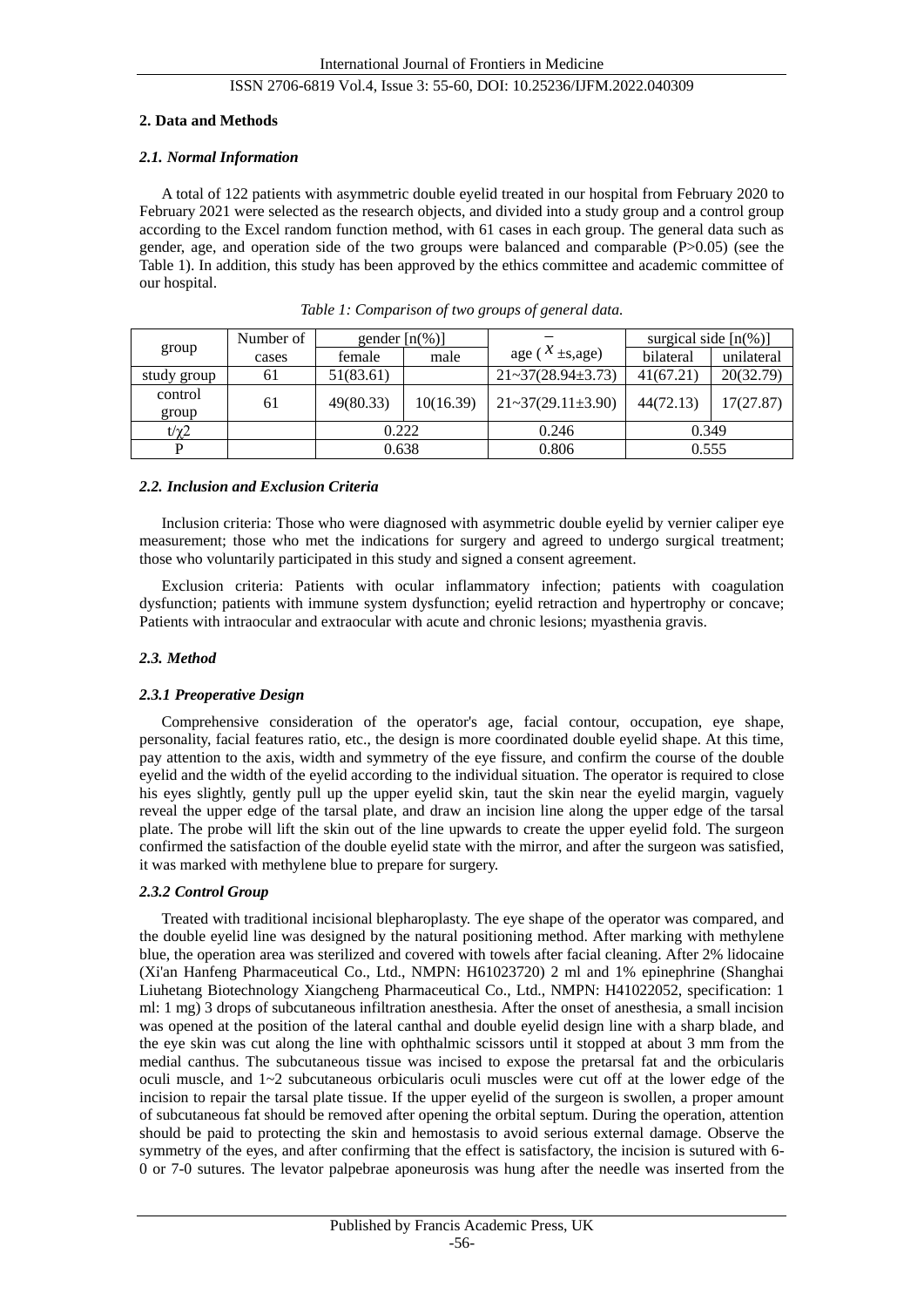skin of the lower lip on one side of the incision. The needle is drawn from the skin of the upper lip of the incision and knotted. Postoperatively, the incision was bandaged with pressure to prevent bleeding from the incision. The sterile gauze was removed the next day, and the sutures were removed 1 week after surgery.

## *2.3.3 Study Group*

Accepted mini-incision degreasing and minimally invasive double eyelid surgery. Before surgery, the surgeon was told to close his eyes naturally to confirm the asymmetric part. The middle eyelid and inner canthal skin of the tarsal plate were pressed down with an ophthalmic pressure plate, and the operator was told to open his eyes, record the appearance of the double eyelid when the eyes were opened, and mark the operation area with methylene blue. Subcutaneous infiltration anesthesia, the specific method is the same as that of the control group, and local anesthesia is applied to the orbital fat area. Referring to the marked line of the operation area, cut the skin to the orbicularis oculi muscle. After the orbicularis oculi muscle is lifted, part of the tissue is excised. Understand the symmetry of the double eyelid fissure. If the effect is not good, repeat the excision until a good symmetrical effect is obtained. Pay attention to compression and hemostasis. The orbital septum was clamped with microvascular forceps and then cut to enter and confirm the fat pad in the orbital septum. At the same time, a small amount of fat pad was peeled off, the excess orbital septal fat was excised, and electrocoagulation was performed to stop bleeding. After the fat was removed, the orbital septal fat film was preserved. Precise reduction also incorporates remaining tissue. Inform the operator to open his eyes slowly and naturally, and reconfirm the symmetry of the palpebral fissure. If the palpebral fissure is still not symmetrical, separate the orbicularis subcutaneous muscle and the orbicularis oculi muscle at the position of the small incision until the symmetry is good. After the double eyelid line is smooth and symmetrical, the small incision is sutured. Understand the curvature and height symmetry of the upper eyelid folds on both sides to ensure that the stitches are delicate and even, and the suture surface is flat. After the suture effect is satisfactory, the suture treatment will be carried out. The suture needle will be inserted vertically at the lateral canthus and the suture will be embedded in the needle hole. After operation, erythromycin eye ointment was applied under the eyelid, and no incision dressing was required, and no suture removal was required. Apply a cold eye patch to the swollen area.

#### *2.3.4 Postoperative Intervention*

The two groups continued to take 3D antibiotics after surgery, and erythromycin ointment was applied externally every day to avoid infection. Ice the incision within 48 hours to avoid hematoma and blood stasis. Make sure the skin adjacent to the surgery area is clean and dry. During daily life, to avoid impact on the surgical area, and use a sterile cotton ball dipped in alcohol to gently wipe the secretions and blood scabs. The surgeon is instructed to avoid ingestion of irritating and spicy food, eat more vegetables and fruits, and consume high-quality protein at the same time, to ensure the combination of work and rest, and to avoid overuse of the eyes. Strictly follow the doctor's prescription for medication, and return to the doctor after 1 week. Afterwards, perform eye muscle rehabilitation exercises to optimize blood circulation and accelerate the absorption of bruises.

## *2.4. Observation Indicators*

Statistical comparison of two groups of surgical indicators, namely operation time, postoperative healing time, intraoperative blood loss.

The aesthetic satisfaction of the two groups was statistically compared, and the evaluation criteria were as follows[7]: the natural opening and closing of the eyes produced a smooth double eyelid curvature and the difference between the heights of the two eyelids  $< 0.5$  mm, the shape was normal, and the epicanthus had no signs of traction. It is difficult to find the surgical incision with the naked eye, and the palpebral fissure is naturally symmetrical as a whole, which is satisfactory. When the eyes are opened, the curvature of the double eyelid is smooth, and the epicanthus is slightly stretched. Irregular incision lines or slight surgical scars can be seen when the eyes are closed, and the height difference between the two eyelid fissures is about 0.5-1 mm, which is basically satisfactory. Most of the double eyelid lines disappear or are not obvious, the epicanthus is severely stretched when the eyes are opened, the surgical scar is prominent when the eyes are closed, the bilateral palpebral fissures are asymmetric, the height difference between the two palpebral fissures has no obvious change or no double eyelid is formed, requiring a second time Operation. The aesthetic satisfaction is the sum of the basic satisfaction rate and the satisfaction rate.

The complications of the two groups were compared statistically. That is, ecchymosis, double eyelid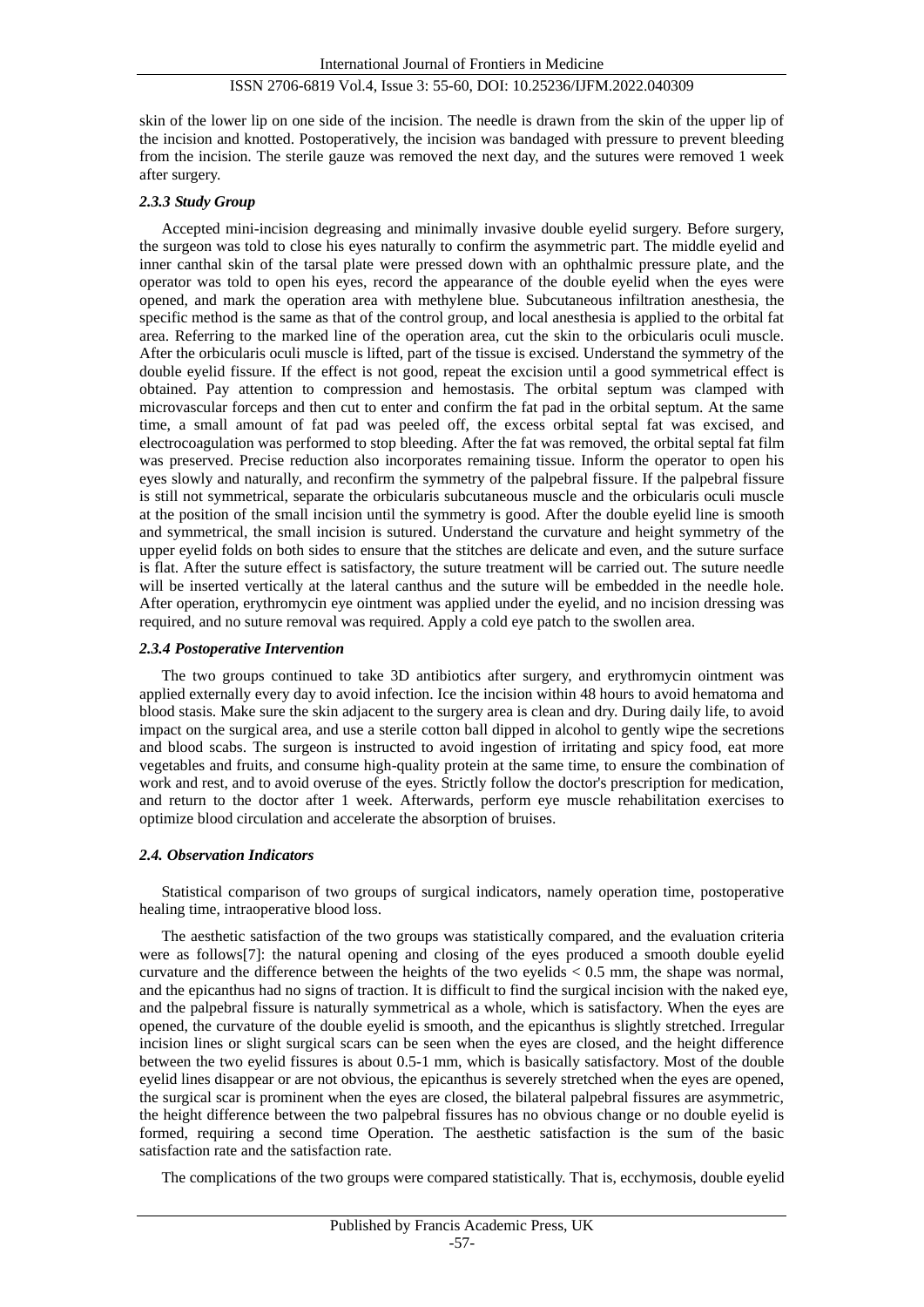asymmetry, infection, swelling and so on.

#### *2.5. Statistical Methods*

SPSS22.0 statistical software was used to process data, measurement data were expressed as  $(X \pm s)$ , t test was performed, and count data was expressed as  $n$ (%), and  $\chi$ 2 test was performed. P<0.05 indicated that the difference was statistically significant.

#### **3. Result**

#### *3.1 Surgical Index*

There was no significant difference in the operation time between the two groups (P>0.05); the postoperative healing time of the study group was shorter than that of the control group, and the intraoperative blood loss was less than that of the control group (P<0.05) (see the Table 2).

*Table 2: Comparison of surgical indicators between the two groups ( x ±s)ata.*

| group         | Number of<br>cases | Postoperative<br>healing time $(d)$ | Intraoperative<br>blood loss(ml) | operation time(min) |
|---------------|--------------------|-------------------------------------|----------------------------------|---------------------|
| study group   | 61                 | $7.10 + 1.83$                       | $30.52 + 5.26$                   | $30.72 + 4.38$      |
| control group | 61                 | $10.45 \pm 2.10$                    | $46.18 + 4.68$                   | $31.23 + 4.32$      |
|               |                    | 9.393                               | 17.372                           | 0.648               |
|               |                    | $<\!\!0.001$                        | $<$ 0.001 $\,$                   | 0.519               |

#### *3.2 Aesthetic Satisfaction*

The aesthetic satisfaction of the research group was 98.36% higher than that of the control group 86.89% (P<0.05) (see the Table 3).

*Table 3: Comparison of aesthetic satisfaction between the two groups [n(%)].*

| group               | Number<br>of cases | Dissatisfied | <b>Basic Satisfied</b> | Satisfied | Total<br><b>Satisfaction</b> |
|---------------------|--------------------|--------------|------------------------|-----------|------------------------------|
| study group         | 61                 | 1(1.64)      | 13(21.31)              | 47(77.05) | 60(98.36)                    |
| control group       | 61                 | 8(13.11)     | 15(24.59)              | 38(62.30) | 53(86.89)                    |
| $\chi$ <sup>2</sup> |                    |              |                        |           | 4.319                        |
| P                   |                    |              |                        |           | 0.038                        |

## *3.3 Complications*

The incidence of complications in the study group was 1.64% lower than that in the control group, 18.03% (P<0.05) (see the Table 4).

*Table 4: Comparison of complications between the two groups [n(%)].*

| group               | Number<br>of cases | ecchymosis | double eyelid<br>asymmetry | infect  | swelling | subsides Total |
|---------------------|--------------------|------------|----------------------------|---------|----------|----------------|
| study<br>group      | 61                 | 0(0.00)    | 0(0.00)                    | 1(1.64) | 0(0.00)  | 1(1.64)        |
| control<br>group    | 61                 | 1(1.64)    | 3(4.92)                    | 3(4.92) | 4(6.56)  | 11(18.03)      |
| $\chi$ <sup>2</sup> |                    |            |                            |         |          | 9.242          |
| P                   |                    |            |                            |         |          | 0.002          |

### **4. Discuss**

Blepharoplasty is a common surgical procedure for repairing asymmetric double eyelid, including buried suture method and incision method[8]. Incision blepharoplasty was used earlier in clinical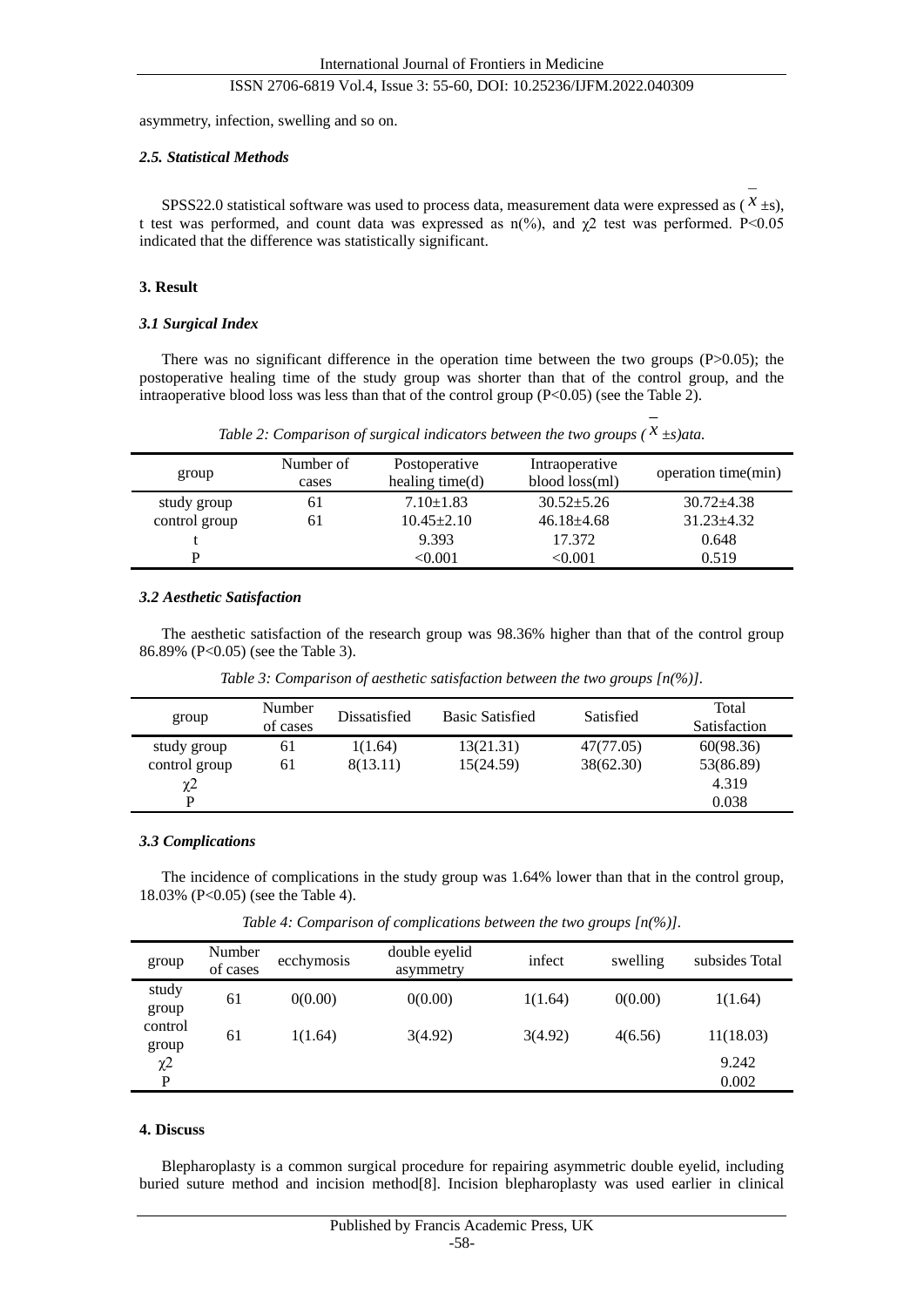practice. It has the advantages of wide application range and simple operation, but it is more traumatic, increases blood loss, increases the incidence of complications, and leaves scars after surgery; as a result, the aesthetic effect cannot achieve the desired effect[9]. Patients still need to find more effective treatment options. Embedding blepharoplasty is an important method for the treatment of asymmetric double eyelid. Compared with the incision method, it has the advantages of smaller wound, better recovery effect and higher safety. It is suitable for those with thinner upper eyelid skin. However, the postoperative maintenance effect is not good, and the thread is only embedded in the subcutaneous tissue, not directly adhered to the tarsal plate, which can easily cause subcutaneous cysts, and there are certain limitations in clinical application[10]. Therefore, there is still a need to find more effective repair solutions.

In recent years, patients with asymmetric double eyelid have gradually increased the requirements for postoperative double eyelid effect. In order to further enhance the repair effect, mini-incision degreasing and minimally invasive double eyelid surgery is proposed to repair, but the specific effect still needs further analysis. mini-incision degreasing and minimally invasive double eyelid surgery removes excess orbital septal fat through small incision, thins the thickness of the orbital periphery, and avoids the disappearance of the double eyelid sulcus due to skin relaxation around the eye caused by age factors, which is convenient for surgical operations, improves the symmetry of the double eyelid line, and is suitable for large eye blisters. Moreover, the positioning of the mini-incision is more accurate, the design and operation are relatively simple, and it is easy to find and strip the orbital septal fat. Especially the mini-incision can avoid complications such as hematoma, pain and local infection as much as possible. Embedding can effectively reduce the local resistance of the orbit, and at the same time remove part of the orbicularis oculi muscle, improve the adhesion effect of the levator aponeurosis and the tarsal plate and the skin around the eye, and effectively maintain the smooth and symmetrical double eyelid line. In addition, the combined application of the two surgical methods can play a synergistic effect and complement each other's advantages. It can strengthen the scar adhesion to produce double eyelid effect, reduce the gap between the two eyelid fissures, increase cosmetic satisfaction, and minimize the trauma to eye tissue caused by surgery, and inhibit the occurrence of complications such as blepharitis and conjunctivitis[11-12]. The results of this study showed that the postoperative healing time of the study group was shorter than that of the control group, the intraoperative blood loss was less than that of the control group, the aesthetic satisfaction was 98.36% higher than that of the control group, 86.89%, and the complication rate was 1.64% lower than that of the control group 18.03% (P<0.05). It can be seen that mini-incision degreasing and minimally invasive double eyelid surgery can reduce the healing time and intraoperative blood loss, improve aesthetic satisfaction, and reduce the incidence of complications.

In general, mini-incision degreasing and minimally invasive double eyelid surgery for patients with asymmetric double eyelid can optimize the surgical effect, improve aesthetic satisfaction, and ensure safety.

## **References**

*[1] Zhao F, Yang X, Li W, et al. Classification of Obviously Asymmetric Palpebral Fissures and Correction Based on Double Eyelid Surgery of the Primary Type. J Craniofac Surg, 2020, 31(2):404- 407.*

*[2] Kim CY, Jang JW. The Causes and Management of Asymmetrical Double Eyelids. Facial Plast Surg, 2020, 36(5):575-583.*

*[3] Q. Lei, Z. L. Sun, & X. Shen, "Observation on the application of mini-incision fat removal combined with continuous catgut embedding double blepharoplasty in the repair of asymmetric double blepharoplasty," Journal of Chinese Medical Beauty, no. 8(11), pp. 11-14, 2018.*

*[4] Chen B, Song H, Gao Q, et al. Measuring satisfaction with appearance: Validation of the FACE-Q scales for double-eyelid blepharoplasty with minor incision in young Asians- retrospective study of 200 cases. J Plast Reconstr Aesthet Surg,2017,70(8):1129-1135.*

*[5] F. J. Hou, & L. B. Yin, "Park's method orbicularis oculi - levator upper eyelid fixation to improve the traditional incision method for double eyelid surgery is not effective," Journal of Tissue Engineering and Reconstructive Surgery, no. 17(1), pp. 44-45, 2021.*

*[6] C. C. Cao, Z. M. Cao, & H. C. Duan, "Comparison of the efficacy of modified Park double eyelid surgery and traditional incision double eyelid surgery," Journal of Chinese Aesthetic Medicine, no. 30(3), pp. 8-11, 2021.*